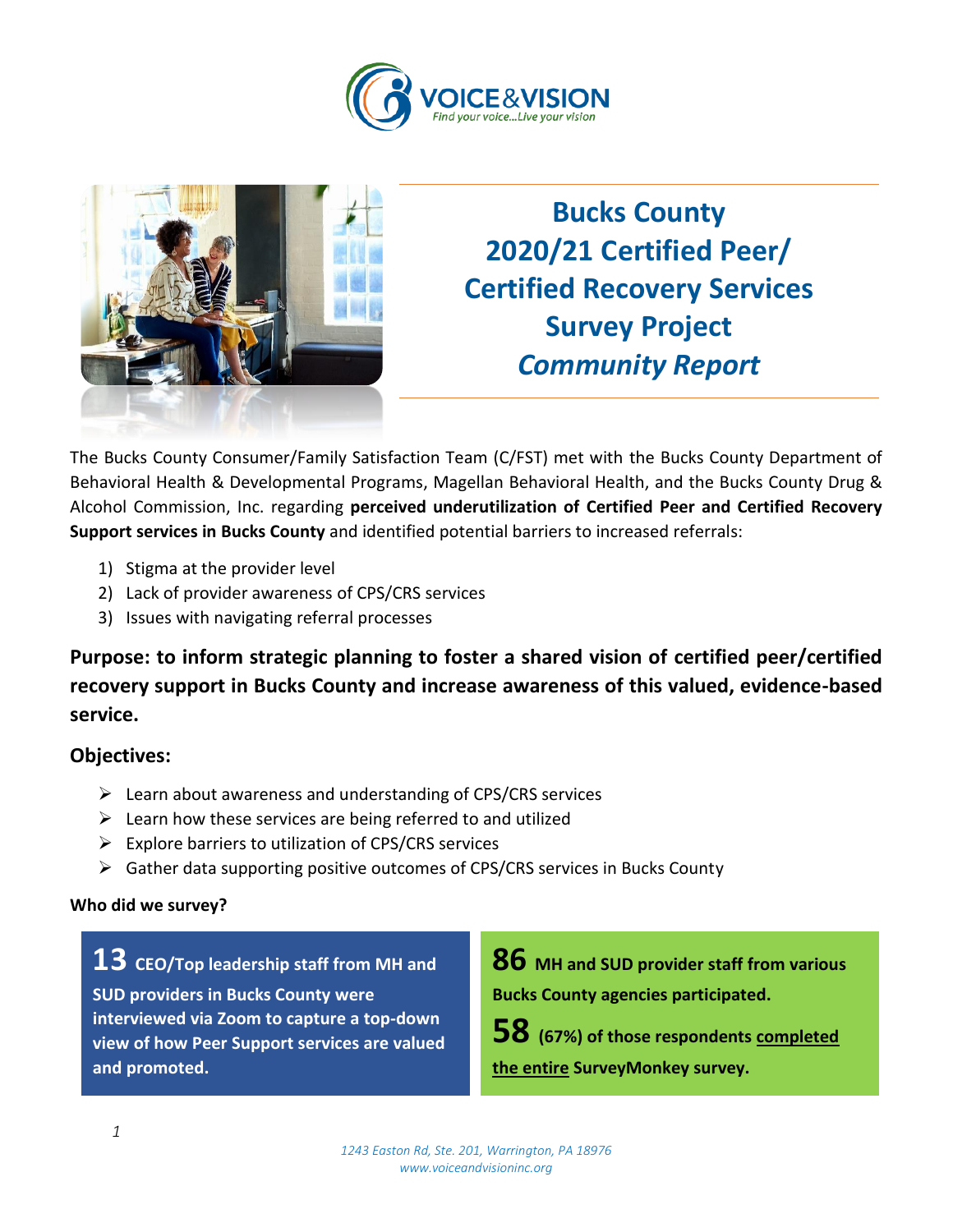

## *Awareness and Understanding of CPS/CRS services*

#### **GENERAL AWARENESS/UNDERSTANDING:**

- ➢ **CEOs exhibited awareness and understanding of peer services** as well as a **positive attitude toward the role** of CPS or CRS.
- ➢ Referring staff offered a wide variety of responses ranging from knowledgeable to minimally aware of peer services; most understood that CPS and CRS have their own lived experience with MH or SUD and now offered support to others.

### **MARKETING/PROMOTION** of Peer Services: (Internal/External)

- $\triangleright$  Four CEOs indicated there was a specific employee responsible for marketing and promotion at their agency, though not necessarily a marketing professional.
- ➢ External: Several CEOs noted **a lack of funding/marketing skill of staff was a barrier.**
- ➢ Internal: CEOs indicated a variety of ways Peer Support is promoted internally, including trainings cited by Referring staff.



Referring staff\* indicated their **agency offered opportunities to learn about CPS/CRS services**. (\*28 of 58 respondents)

## *How CPS/CRS services are being referred to and utilized*

**CEOs reported encouraging collaboration between CPS/CRS and other treatment staff by:**

- ➢ Ensuring staff understand integral role of the CPS/CRS
- ➢ Including CPS/CRS in treatment team meetings
- $\triangleright$  Establishing strong relationships and communication
- $\triangleright$  Consulting with CPS/CRS
- $\triangleright$  Including CPS/CRS in clinical meetings



MH provider staff\* said they are **aware of the referral process** for CPS/CRS services.

(\*60 out of 79 respondents)

# 80%

Referring staff\* indicated **CPS/CRS services are incorporated** into treatment plans, discharge plans, **OR** assessments. (\*45 of 56 respondents)

# 71%

Referring staff\* indicated various ways **collaboration**  between CPS/CRS and other treatment team members is encouraged at their agency. (\*41 of 58 respondents)

*Note: Not all staff who participated in the SurveyMonkey were responsible for making referrals to MH and SUD services. Where "MH provider staff" is used, it refers to all staff, not just those responsible for making referrals.*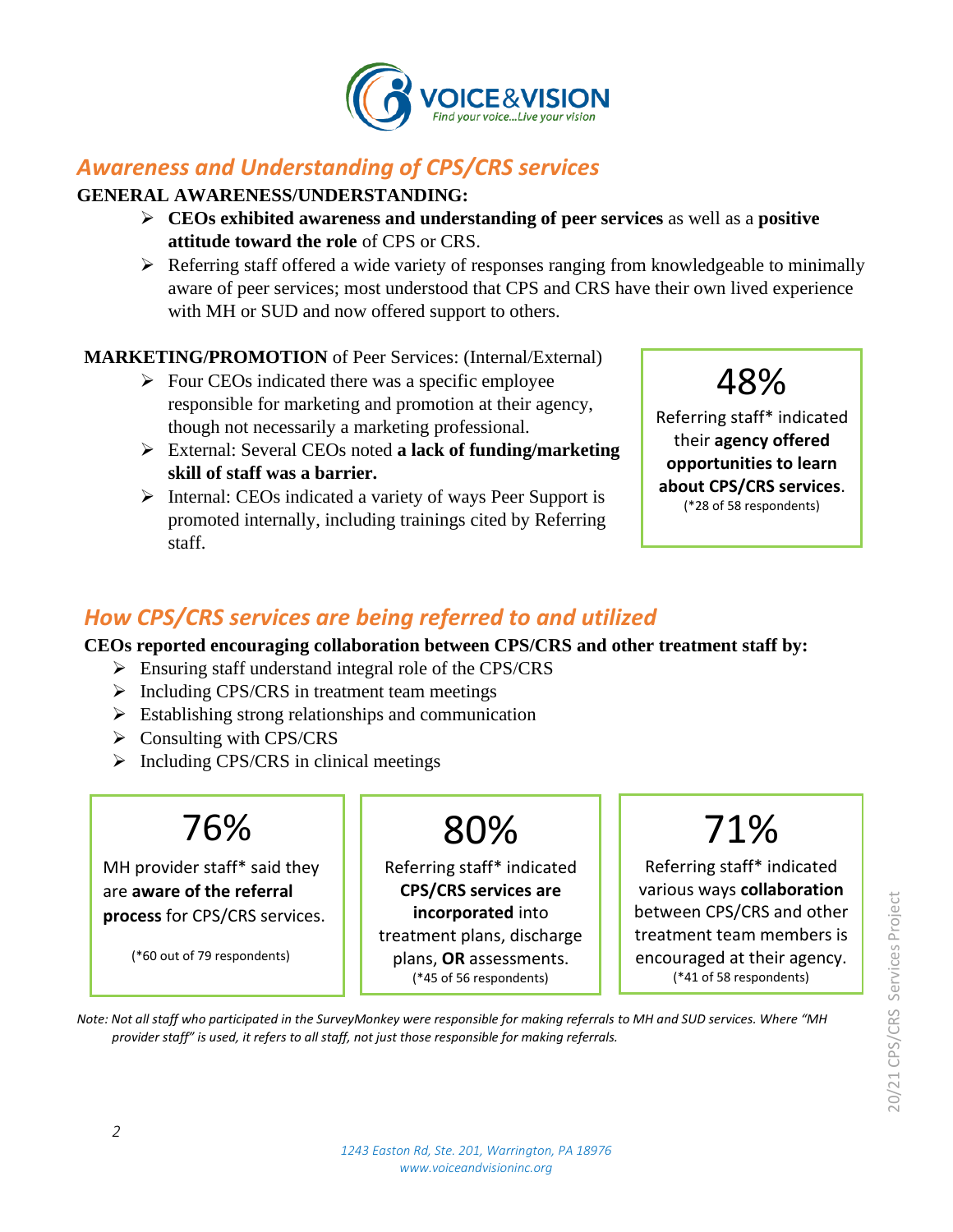

## *Barriers to utilization of CPS/CRS services*

**Top barriers to referring to CPS/CRS services** (58 referring staff):

- $\triangleright$  Wait lists (40%)
- $\triangleright$  Not qualifying due to insurance (28%)
- $\triangleright$  Not knowing where to refer to (22%)
- $\triangleright$  Lack of understanding of CPS/CRS role (21%)

### **Top challenges to delivering an effective Peer Support program per the CEO** interviews:

- ➢ **Lack of availability of well-trained staff** difficulty in finding and keeping CPS/CRS with adequate training such as computer and documentation skills.
- ➢ **Funding and billing issues**
	- o Sufficient reimbursement for competitive salaries
	- o Clarification of billing requirements
	- o Understanding duplication rules with other services
- ➢ **Clear job role descriptions** and expectations for CPS/CRS

**STIGMA toward the CPS/CRS role (from both clients and agency staff) was a concern expressed at the outset of this project.**

> 78% Referring staff\* don't believe stigma toward the role of CPS/CRS at their agency exists. (\*45 of 58 respondents)



Recognized stigma exists everywhere; were committed to addressing it if observed at their agencies.

# *Positive Outcomes of CPS/CRS services*

# **CEOs**

CEOs were enthusiastic in their comments about Peer Support services and how they benefit clients.



**CEOs** 

All expressed a desire to expand their agencies Peer Support programs.

 $48$  referring staff shared a variety of CPS/CRS service benefits.

 $46\%$  mentioned the top benefit of Peer Support was the provision of "support." (\*22 of 48 respondents)